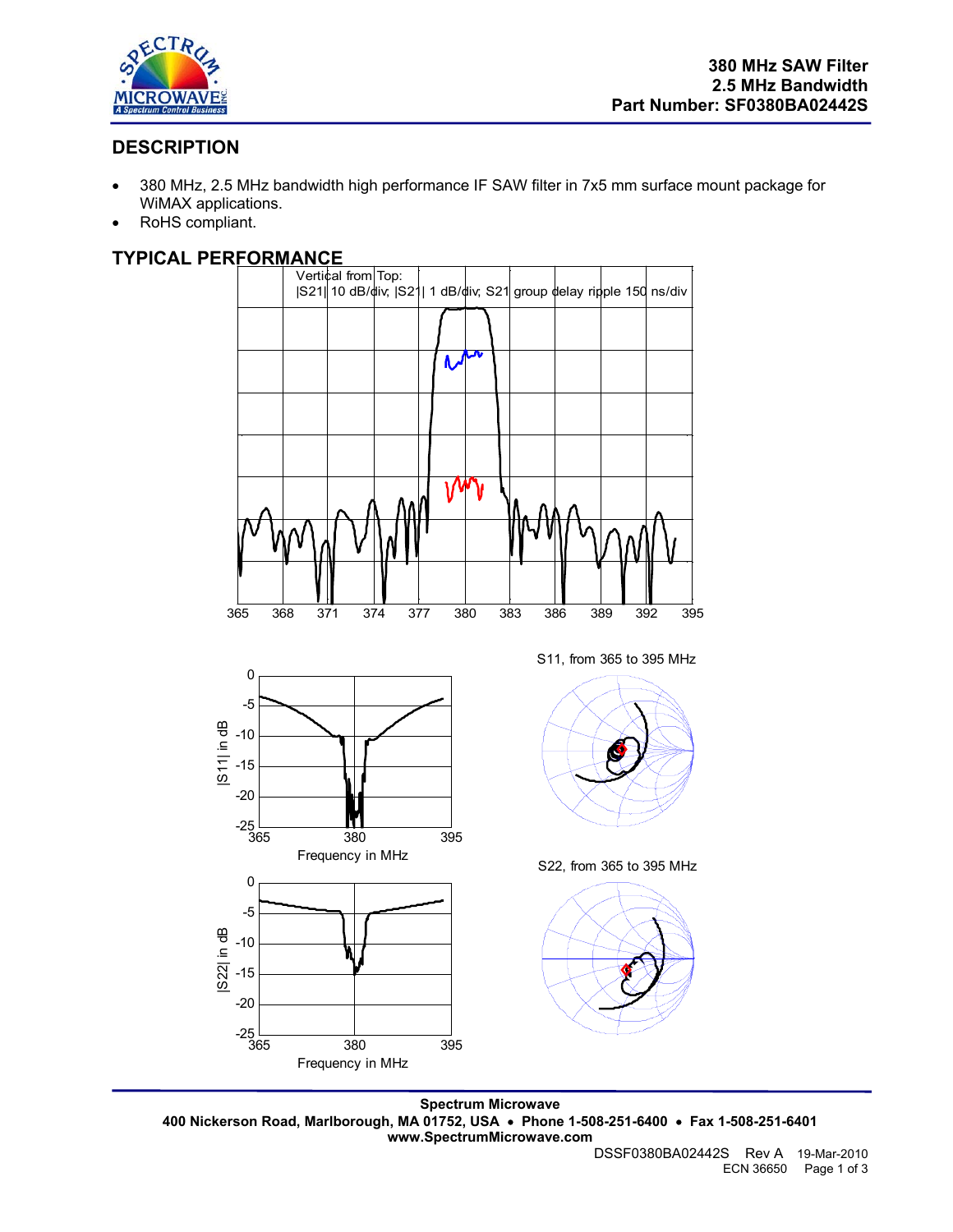

### **SPECIFICATION**

| <b>Parameter</b>                          | <b>Min</b> | <b>Typ</b> | <b>Max</b> | <b>Units</b>            |
|-------------------------------------------|------------|------------|------------|-------------------------|
| Center Frequency (Fc)                     | 379.9      | 380.0      | 380.1      | MHz                     |
| Insertion Loss                            |            | 9.4        | 13         | dB                      |
| Passband Ripple within 380+/-1.15 MHz     |            | 0.53       |            | dB                      |
| Group Delay Ripple within 350+/-1.25 MHz  |            | 95         | 150        | ns                      |
| <b>Absolute Group Delay</b>               |            | 0.77       | 3          | μs                      |
| 1 dB Bandwidth <sup>2</sup>               | 2.5        | 2.74       |            | <b>MHz</b>              |
| 30 dB Bandwidth                           |            | 4.52       | 4.9        | <b>MHz</b>              |
| 40 dB Bandwidth                           |            | 4.75       | 5.2        | MHz                     |
| Rejection at 380+/- 3 MHz                 | 40         | 45         |            | dB                      |
| Rejection at 380+/- 40 MHz                | 45         | 50         |            | dB                      |
| Input and Output Return Loss at 380 MHz   | 8          | 12         |            | dB                      |
| Substrate Material                        |            | Quartz     |            |                         |
| <b>Operating Temperature Range</b>        | -40        | 25         | 85         | $^{\circ}C$             |
| Temperature Coefficient of Frequency (Tc) |            | $-0.036$   |            | $ppm/\sqrt{\text{C}^2}$ |
| System Source and Load Impedance          |            | 50         |            | Ω                       |

Notes: 1. Average of lower & upper 30 dB frequencies.

2. Rejection relative to insertion loss.

#### **MAXIMUM RATINGS**

| Parameter                   |                          | Max | Units  |
|-----------------------------|--------------------------|-----|--------|
| Operating Temperature Range | -40                      | +85 | $\sim$ |
| Storage Temperature Range   | -40                      | +85 | $\sim$ |
| Input Power Level           | $\overline{\phantom{0}}$ | +17 | dBm    |

#### **MATCHING CIRCUIT**



Minimum Inductor  $Q = 40$ 

|  | $\text{Ls1} = 22 \text{ nH}$ | $\text{Ls2} = 27 \text{ nH}$ |  |
|--|------------------------------|------------------------------|--|
|  | $Cp1 = 27 pF$                | $Cp2 = 15 pF$                |  |
|  | $Rp1 = 3 K\Omega$            | $Rp2 = 3 K\Omega$            |  |

#### Notes:

1. Required component tolerances – inductors  $\pm 1\%$  with min Q=40, capacitors  $\pm 5\%$ .

2. Values shown are for reference only. Actual values are dependent upon board layout.

**Spectrum Microwave 400 Nickerson Road, Marlborough, MA 01752, USA** • **Phone 1-508-251-6400** • **Fax 1-508-251-6401 www.SpectrumMicrowave.com**